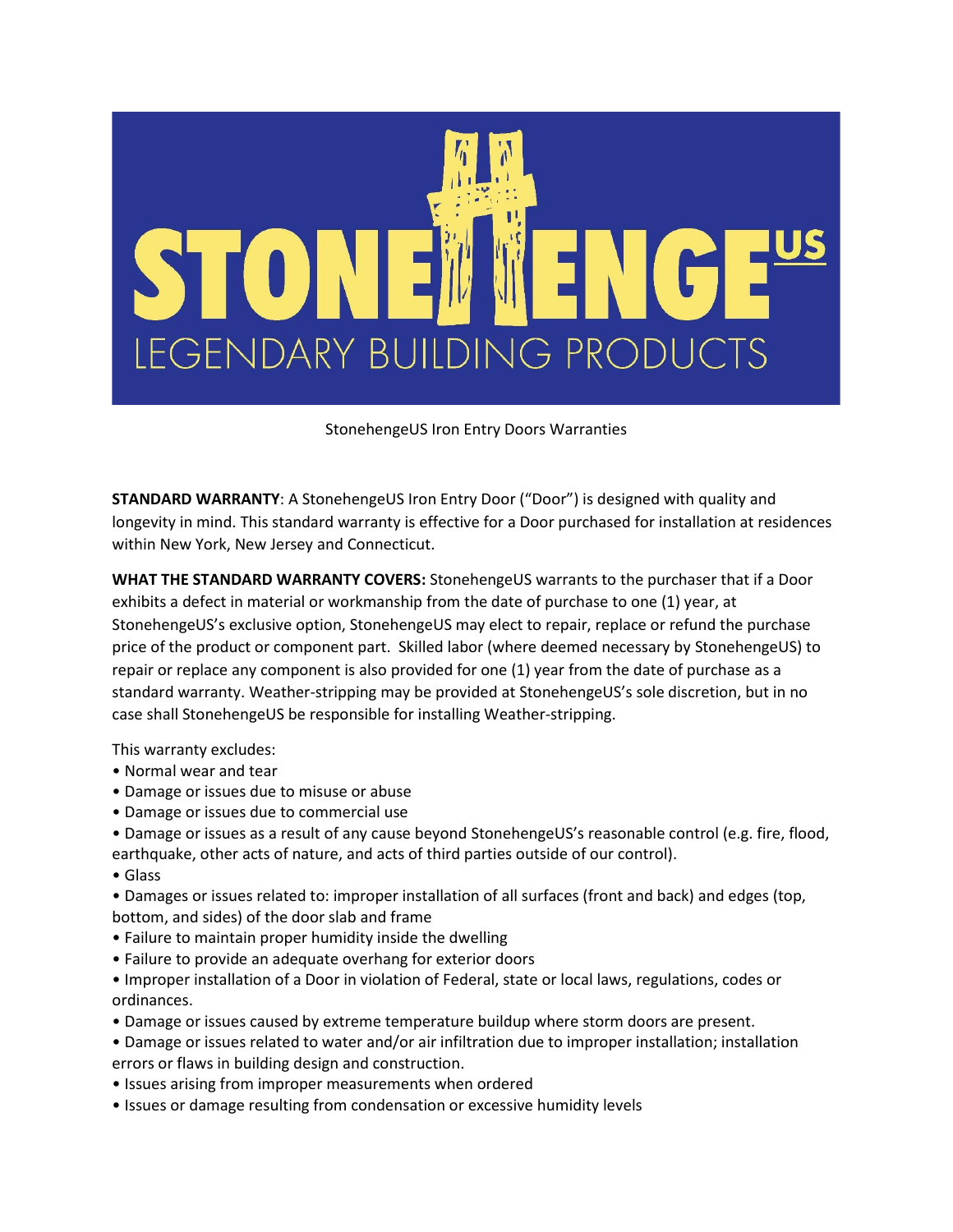• Structural integrity issues or other problems caused by improper field fitting of the hardware, improper sizing of a Door, or other assembly problems.

This Warranty is not valid on any component that is not original to a Door (including but not limited to locksets, handles, weather-stripping, etc). Modifications made to a Door made after purchase shall invalidate this Warranty.

**EXTENDED WARRANTY OPTION**: Purchasers of a Door may purchase a two (2) year extended warranty at an additional cost as set by StonehengeUS. The extended warranty may only be purchased at the time of the initial purchase of the StonehengeUS Iron Entry Door. Once purchased, this warranty is valid for an additional two (2) years after the standard warranty ends. Total warranty time period is three (3) years.

WHAT THE EXTENDED WARRANTY COVERS: StonehengeUs Extended Warranty covers door slabs, frames and parts including latch mechanisms, weatherstripping, door handles, locks, and Paint Scratch Touch ups (limited to one paint service call per lifetime of the Extended Warranty).

This warranty excludes

- Damage or issues due to misuse or abuse
- Damage or issues due to commercial use
- Damage or issues as a result of any cause beyond StonehengeUS's reasonable control (e.g. fire, flood, earthquake, other acts of nature, and acts of third parties outside of our control).
- Glass

• Damages or issues related to: improper installation of all surfaces (front and back) and edges (top, bottom, and sides) of the door slab and frame

- Failure to maintain proper humidity inside the dwelling
- Failure to provide an adequate overhang for exterior doors

• Improper installation of a Door in violation of Federal, state or local laws, regulations, codes or ordinances.

- Damage or issues caused by extreme temperature buildup where storm doors are present.
- Damage or issues related to water and/or air infiltration due to improper installation; installation errors or flaws in building design and construction.
- Issues arising from improper measurements when ordered
- Issues or damage resulting from condensation or excessive humidity levels

• Structural integrity issues or other problems caused by improper field fitting of the hardware, improper sizing of A Door, or other assembly problems.

StonehengeUs Extended Warranty is not valid on any component that is not original to the door (including but not limited to locksets, handles, weather-stripping, etc). Modifications made to a Door made after purchase shall invalidate this Warranty.

Please contact [info@stonehgenus.com](mailto:info@stonehgenus.com) regarding any warranty claims. You must provide the following information: a) date and location of purchase or order number; b) your contact information; c) the